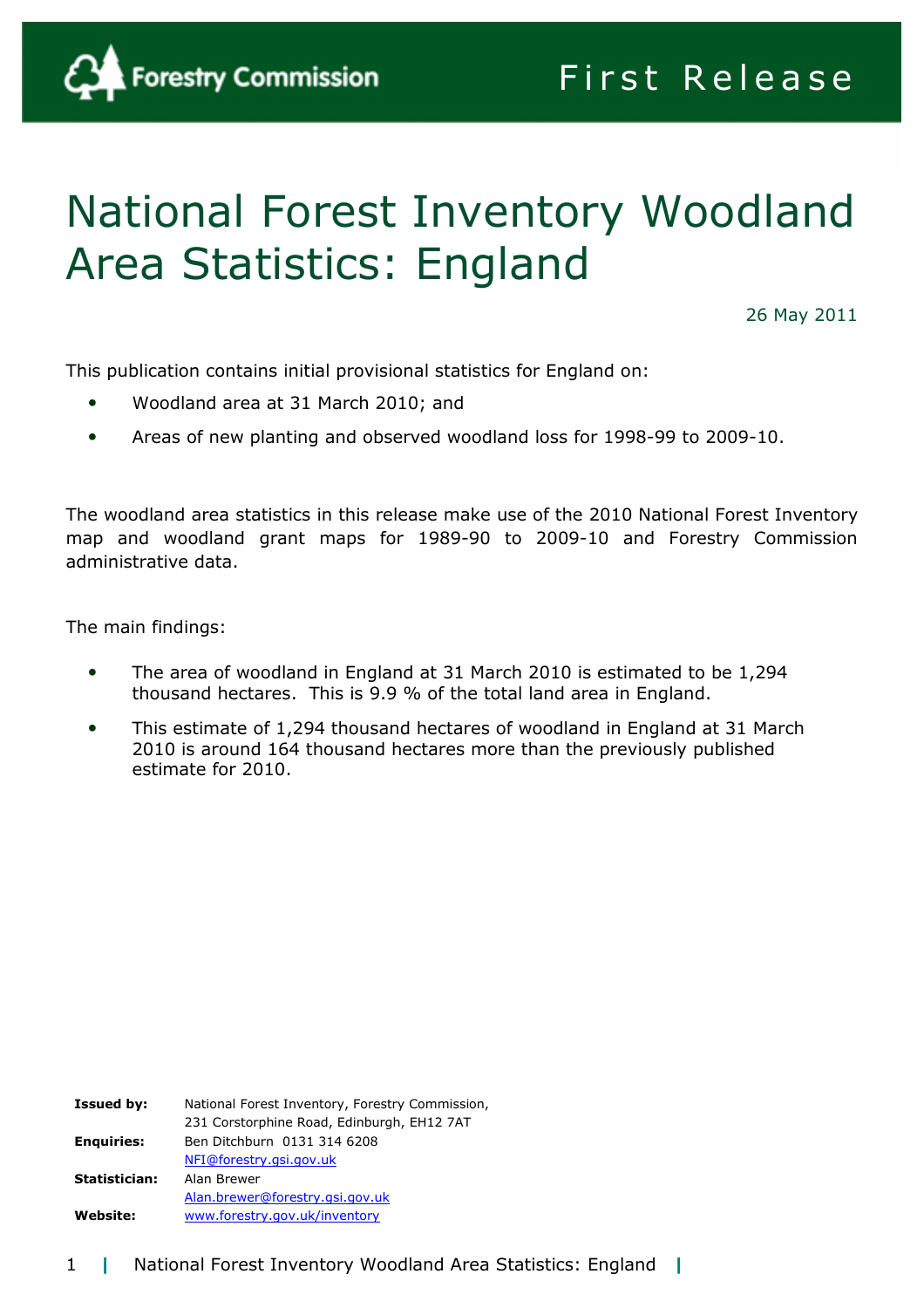# Introduction

The Forestry Commission's National Forest Inventory (NFI) is to be a continuous inventory of Britain's forests and woodlands conducted on a five year cycle. The elements of the inventory are a digital map of woodland in Britain constructed from aerial photography, complemented by other sources of information, and a programme of ground surveying of woodland using a representative sample drawn from the woodland and forested areas of Great Britain.

At the time of publication of this report a completed version of the digital map is available and has been used to derive the statistics on woodland area reported here. The programme of ground surveying is in progress but the results from this are not yet available. In this report, total woodland area and information on woodland gain and woodland loss is derived for England from the NFI map and other sources of information described in the body of the report and in the appendices. Later reports will utilise information from the ground survey programme and will provide profiles and breakdowns of the total woodland area on a sub-national basis and by type of woodland, including estimated areas of broadleaf and conifer woodland and their stocking levels.

The National Forest Inventory is the first continuous inventory of British forests and woodlands. It succeeds a series of single inventories produced by the Forestry Commission, the most recent of which was the National Inventory of Woodland and Trees (NIWT). This also involved the production of a digital forest map from aerial photography and a programme of field surveys.

The previous estimate of total woodland area for England for 2010, published in Forestry Statistics 2010, was partially based on annual updating of woodland area estimates derived from the NIWT map. The base year of the NIWT map for England was 1998, and a programme of work is underway to compare the spatial information in the NIWT and NFI maps and the woodland area statistics derived from them. The emerging conclusions from this exercise are provided in this report and are utilised in deriving the new estimate of total woodland area for England, and information on woodland gain and woodland loss.

Estimates of total woodland area, woodland gain and woodland loss are conditional upon the definitions used in NIWT and NFI. The definitions used by NFI are described in full in the relevant sections of this report, and are expanded in Appendix 1 on Background and Definitions. These differ in some respects from the definitions used by NIWT and by other reports on woodland area, including the previous estimates of total woodland area published in Forestry Statistics. NFI uses an observational approach to estimating woodland area, augmented by administrative records of new planting, and specific tests and conventions in defining the existence and timing of woodland loss in line with international conventions. In the estimation and timing of woodland loss, NFI does not use information on intent or declared policy.

NFI-based estimates will form the basis of future reporting by the Forestry Commission on woodland areas within Great Britain. Using information from the ongoing ground survey,

- 2 | National Forest Inventory Woodland Area Statistics: England |
-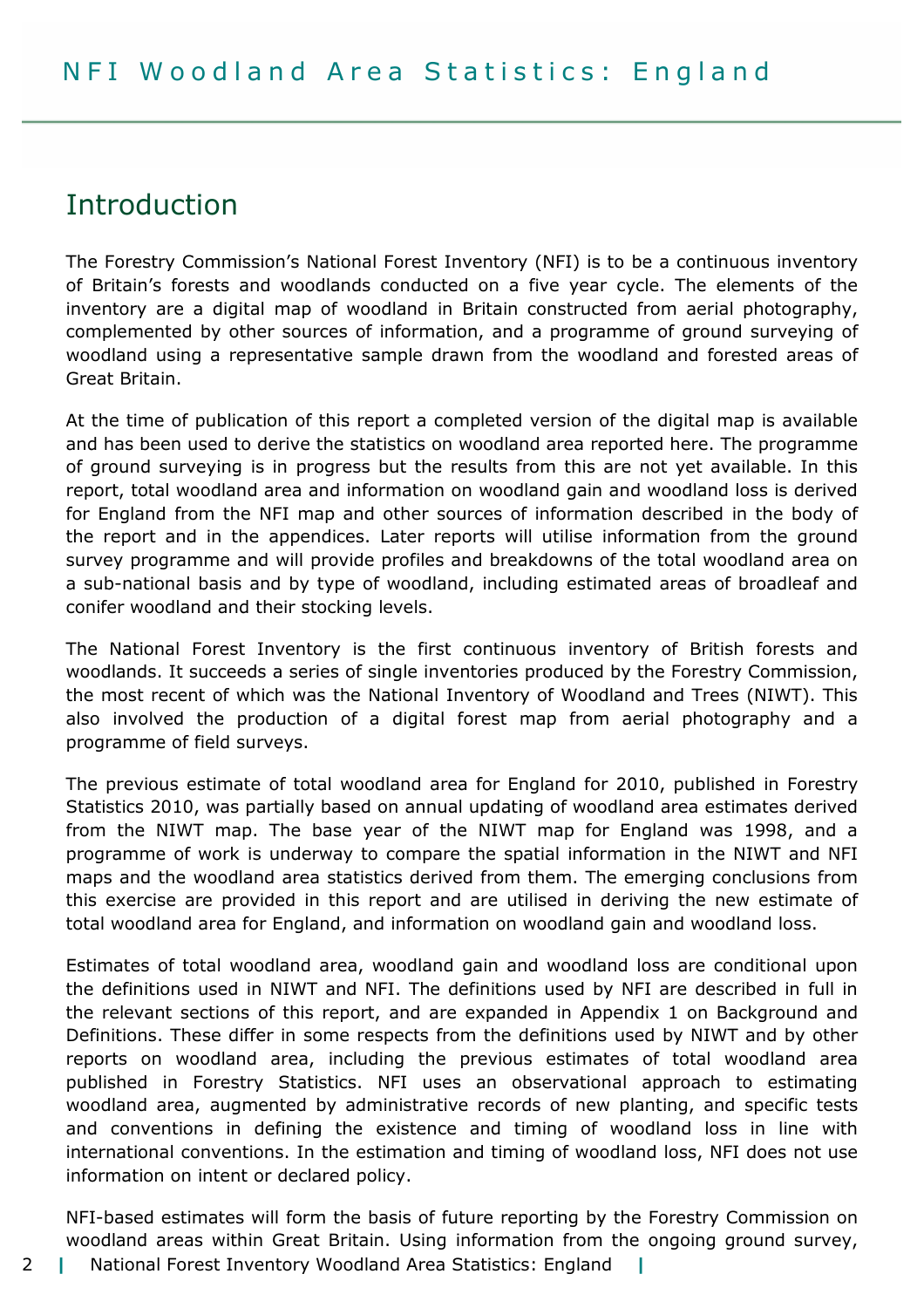the NFI will also be used to inform softwood and hardwood timber production forecasts, reports on woodland structure, and other economic, ecological, environmental and social aspects of British woodlands.

# Area of Woodland at March 2010

#### The total area of woodland in England is estimated to be 1,294 thousand hectares. This is 9.9 % of the total land area in England.

This estimate is based on the NFI definition of woodland and on current assessments of woodland gain that are not captured in the aerial photography used to produce the NFI woodland map of England. In the National Forest Inventory, woodland is defined as areas with a canopy cover of 20% or more (or the potential to achieve this), a minimum area of 0.5 hectares and a minimum width of 20 metres. Areas of less than 0.5 hectares of open space within woodlands are included as part of the total woodland area, being considered as an integral part of the woodland ecosystem. Integral areas of greater than 0.5 hectares of open space are excluded. Assessments of woodland gain and woodland loss are described in the following sections on New Planting and on Woodland Loss, and further information is available in Appendix 1.

This new estimate compares with the Forestry Commission's previous estimate of woodland area in England, for the same reference date of March 2010, of 1,130 thousand hectares (as published in Forestry Statistics 2010). Further information on the differences between these two estimates is provided in the Comparison of Woodland Area Figures section and in Appendix 2

This new estimate of total woodland area in England is based upon a new woodland map of Great Britain that has been produced by the Forestry Commission's National Forest Inventory. For England, the map and estimated area have been derived from a base map constructed from interpretation of 2003-2007 aerial photography that has then been augmented and checked with information from other sources. These include:

- Recorded areas of new planting within woodland grant schemes (where this woodland is not yet visible from aerial photography then it is categorised as 'assumed woodland');
- Areas of Forestry Commission new planting, as recorded in the Forestry Commission's administrative systems;
- Some aerial photography for later time periods;
- Analysis of 2007 and 2009 remote sensing (satellite imagery) data that has been used by NFI for quality assurance of the estimated total woodland area; and
- Comparison of the new map with the previous woodland map of Great Britain from the National Inventory of Woodland and Trees (NIWT) and the NIWT Survey of Small Woodland and Trees. The NIWT woodland map for England has a base year of 1998, but is based on earlier aerial photography updated using administrative records.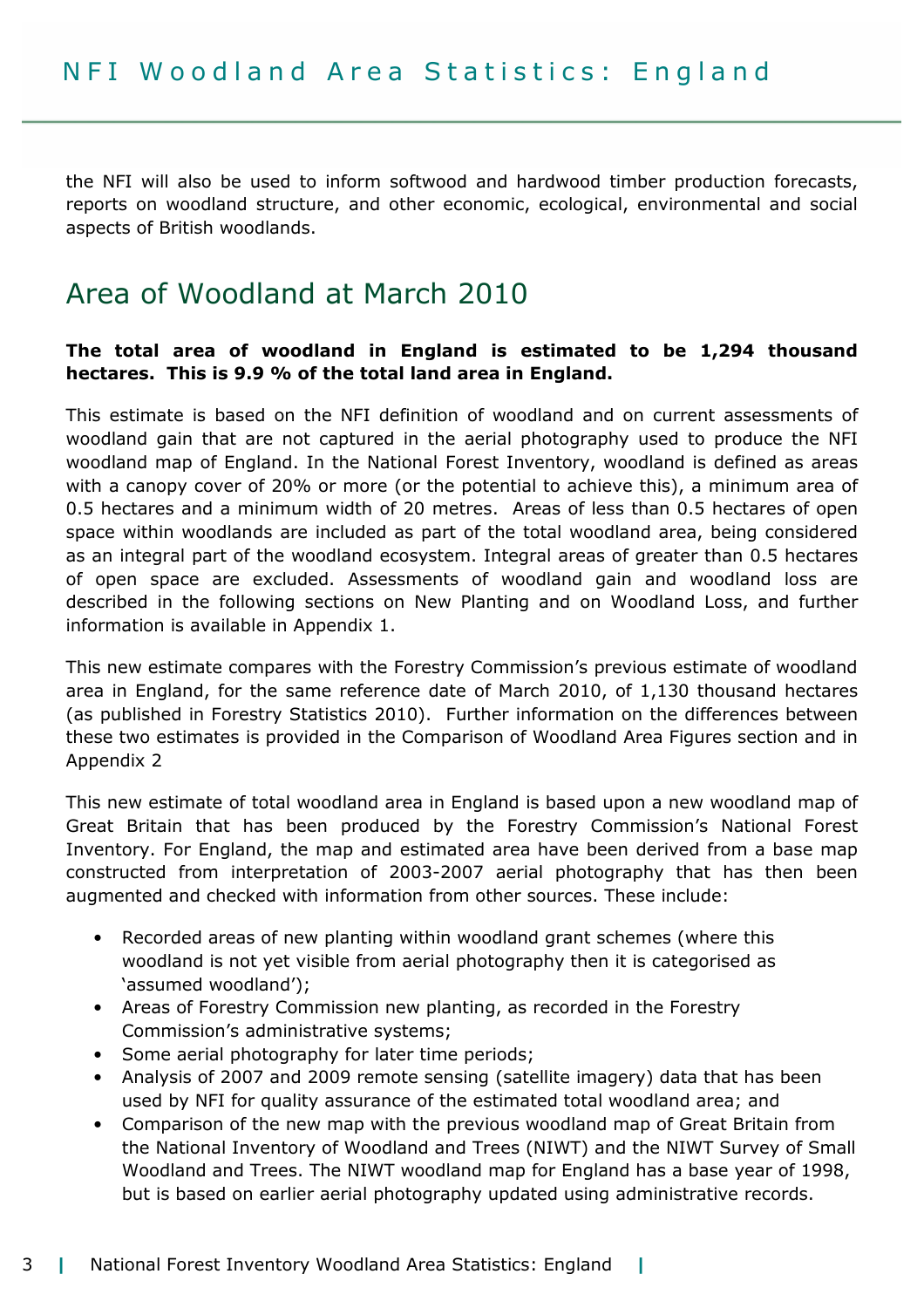Table 1 shows how the NFI woodland area estimate for England has been derived from the woodland area observed in the original NFI base map, in combination with these other sources of information.

## Table 1: NFI area 2010

|                                                                | thousands of hectares |
|----------------------------------------------------------------|-----------------------|
|                                                                | Woodland area         |
| NFI area as initially mapped, using 2003-2007 aerial           | 1,255.8               |
| photography                                                    |                       |
| Plus assumed new woodland planted from 1989-90 to 2009-10      | 35.3                  |
| which is not visible from aerial photography                   |                       |
| Plus additions to the NFI map verified to date from comparison | 3.0                   |
| with NIWT                                                      |                       |
| Minus area deleted from the NFI map, verified to date from     | $-0.3$                |
| comparisons with NIWT                                          |                       |
| NFI area in 2010 as now estimated                              | 1,293.8               |
|                                                                |                       |

Sources: National Forest Inventory map, grant schemes, National Inventory of Woodland and Trees map, Forestry Commission administrative data.

Note:

Further description and information on the entries in this table can be found in the Background and Definitions section.

The area of woodland in Table 1 includes high forest and also areas of recently felled woodland and areas of young trees. In cases where woodland is identified as having been felled, it is presumed that such areas will be restocked with new trees. However, in some instances these areas may be converted to other land uses, such as for urban development or habitat restoration, and such conversions are not always immediately recorded by NFI as land use change. This is because it is generally not possible to immediately distinguish between clear felling for normal forest management purposes (which will be replanted) and clear felling as a precursor to permanent land use change. Further details are provided in the section on Woodland Loss.

# New Planting

New planting is the creation of new woodland by means of tree planting, natural regeneration or seeding on areas previously classified as non-woodland land uses. New planting has been undertaken by private owners, the Forestry Commission and by other organisations and bodies. Locating areas of recent new planting requires particularly careful consideration in the estimation of total woodland area because seedlings, saplings and young trees less than 10 years old are difficult to identify from aerial photography, with the result that only a proportion of recent new planting (and none of the new planting conducted after the photography) will be detected in the photographic interpretation.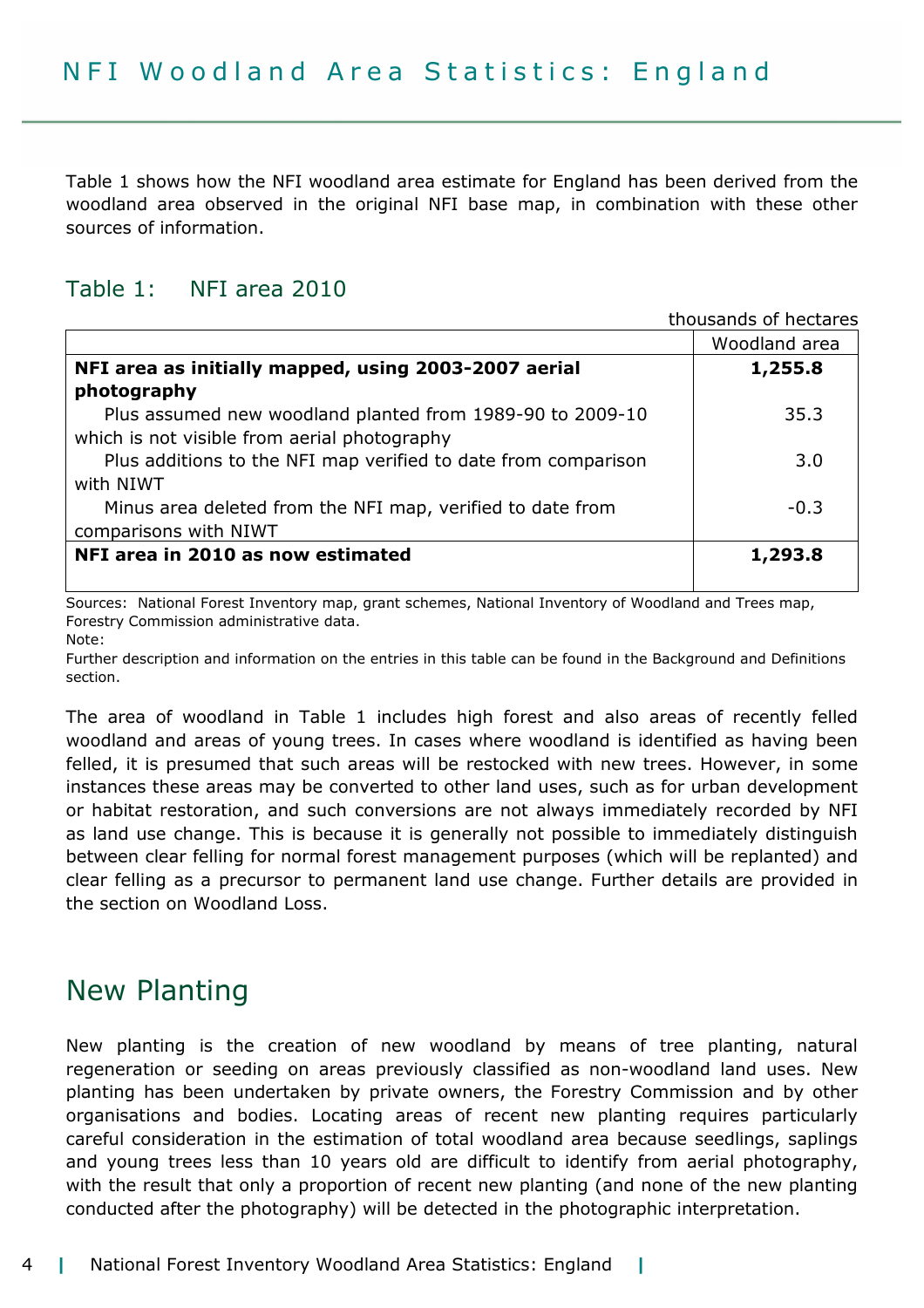As a result, aerial photography interpretation has only identified a proportion of new woodland creation, and will under-record the amount of woodland created between 1998- 99 and 2009-10. Once trees are 10 to 15 years old they are normally large enough to be identified by remote sensing methods and will be captured in the NFI base map. recognition of this under-recording of recent new planting, both the NIWT and NFI maps have automatically added recorded areas of new planting not captured on the base map, as reported by the Forestry Commission on their own land, and by grant-aided new planting schemes on other land. This approach assumes that the planting activity has taken place and has succeeded in establishing woodland with the potential to achieve minimum canopy cover. Consequently, there may be a proportion of this assumed woodland area in which no trees were actually planted or the planting scheme has failed. NFI has a category of 'assumed woodland' to cover such new woodland and these areas will be monitored to confirm that they have achieved minimum canopy cover (potential or actual) by their 10th year. If they have not, they will be removed from the woodland area.

Table 2 shows the area of new woodland reported to have been created in the last twenty one years. Of the 92.1 thousand hectares of woodlands of greater than 0.5 hectares that were reported to have been planted in England between 1989-90 and 2009-10, 35.3 thousand hectares are not visible (based on 2003 to 2007 aerial photography) but have been included in the woodland area estimate and mapped as 'Assumed Woodland'.

Woodland gain can also occur as a result of natural colonisation of trees on disused or abandoned land. Since there are no available records on this, such areas will only be captured when trees become large enough to be identified in the aerial photography.

## Table 2: Areas of new planting, 1989-90 to 2009-10

|                                             |            |            | thousand hectares |
|---------------------------------------------|------------|------------|-------------------|
|                                             | 1989-90 to | 1998-99 to | Total             |
|                                             | 1997-98    | 2009-10    |                   |
| Grant-aided new planting                    | 40.6       | 44.6       | 85.2              |
| Non grant-aided new planting                | 2.0        | 5.6        | 7.6               |
| Forestry Commission new planting            | 0.6        | 2.3        | 2.8               |
| Total reported new planting                 | 43.2       | 52.4       | 95.6              |
| Less areas of new planting of less than 0.5 |            |            | 3.5               |
| hectares                                    |            |            |                   |
| Total reported new planting (0.5 hectares   |            |            | 92.1              |
| or more)                                    |            |            |                   |

Source: Forestry Commission, grant schemes and Forestry Commission administrative data. Notes:

1. Non-FC planting that is not grant-aided will only be included in the NFI map once it is visible in the aerial photography, as there is no spatial record. This may lead to under-representation in the NFI map of non grantaided new woods younger than 10 years old, and results in a difference between the total woodland area in the NFI map compared to that estimated in this report.

2. Non grant aided new planting figures are annual estimates produced by Forestry Commission staff. There is no administrative or spatial data source for these figures.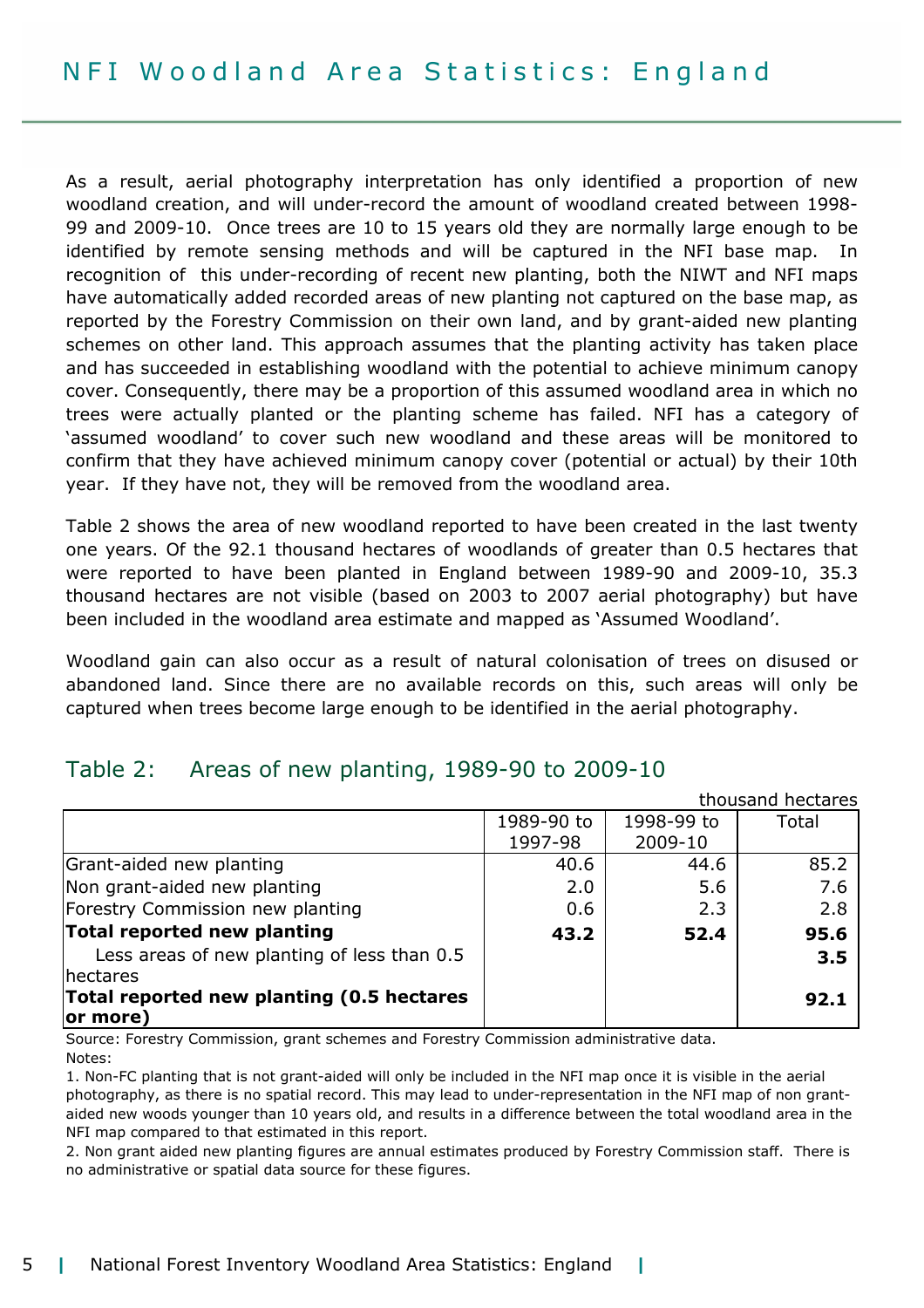# Woodland Loss

Woodland loss is defined in the NFI as an identifiable permanent removal of woodland cover to change the land use. Woodland cover is deemed to have been removed when any remaining trees on the site no longer have the potential to achieve a minimum coverage of 20% of the assessed area. When a definitive land use change is identified that has resulted in a permanent removal of tree cover to below the minimum canopy cover, such as the construction of buildings, quarries or car parks, an immediate identification of woodland loss is registered by NFI. However, removal of trees that are not immediately identifiable as a change of land use, such as the establishment of an open non-woodland habitat, are not identified as woodland loss until permanent loss of minimum tree cover is confirmed after a period of ten years.

Areas of permanent woodland loss are being identified by comparing the aerial photography associated with the NIWT woodland map (mid 1990s) and the NFI woodland map (2003-2007). The study is limited to areas of difference in the two maps where NIWT identified woodland while NFI did not (referred to as 'NFI unmapped' – see later). Early results from this work together with additional explanation are set out in Appendix 2.

To date, all areas of difference of greater than 5 hectares between the NIWT map and the NFI map have been assessed. The area of confirmed woodland loss, to date, amounts to 275 hectares, but this area will increase significantly when smaller areas of difference are examined. Areas where the process of habitat restoration (conversion of woodland to nonwoodland semi-natural habitat) has begun but is not yet complete are not included as confirmed woodland loss because it is not yet certain that the conversion from woodland will be achieved.

It should be noted that Forestry Commission administrative records indicate that between 1999 and 2010 unconditional felling licences for clearfell (where there is no obligation to replant trees) were granted for an area of 6,565 hectares and indicative management intentions for FC woodland was to convert 3,980 hectares from woodland to open habitat between 2000 and 2010. Other restructuring may increase this area.

For further information on woodland loss see Appendices 1 & 2.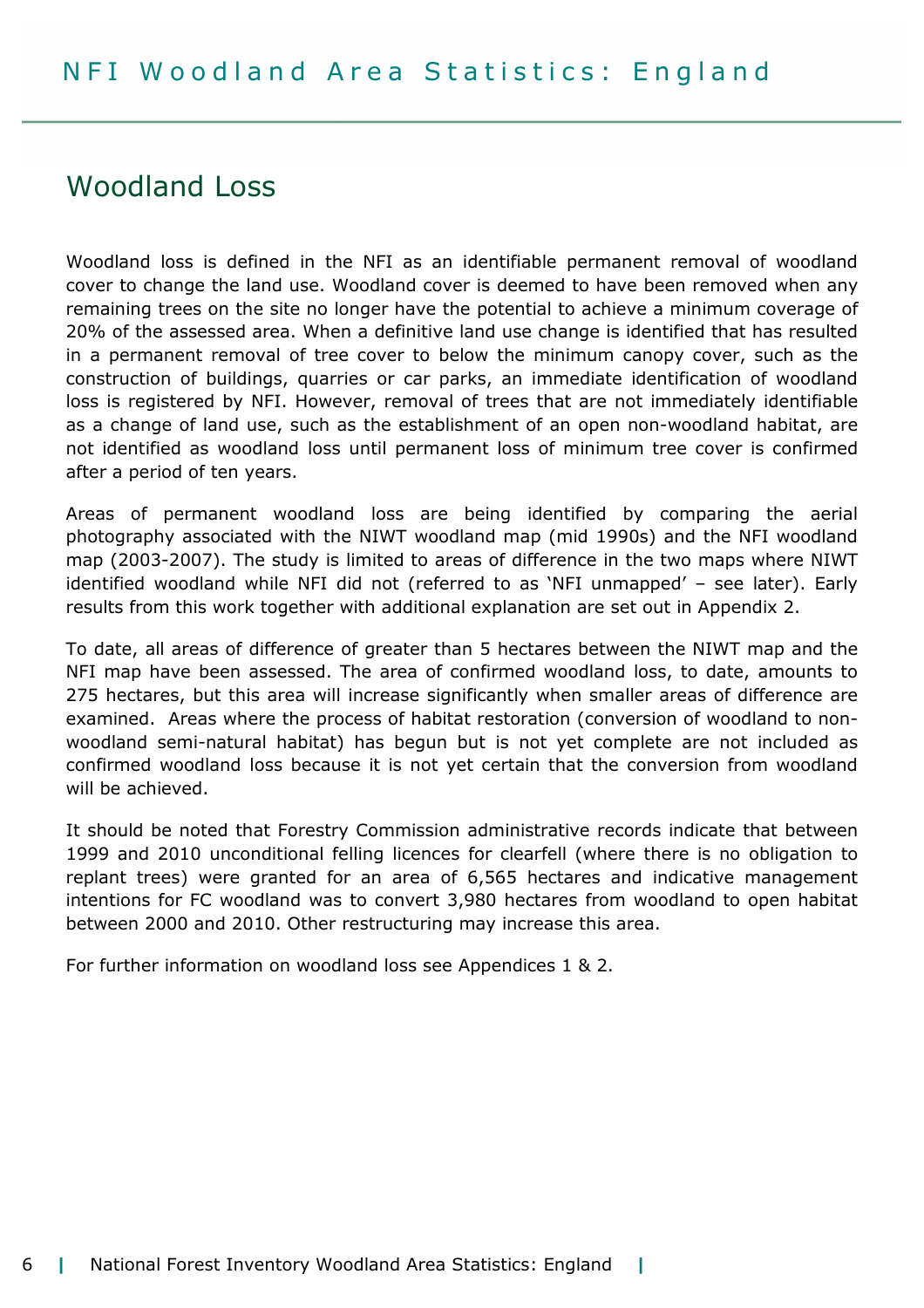# Comparison of Woodland Area Figures

As part of the process to confirm the NFI woodland area figure, analyses have been performed to reconcile:

- NIWT 1998 and NFI estimates of woodland area
- The NFI and Forestry Statistics 2010 estimates of woodland area

## (1) Comparison between NIWT 1998 and NFI 2010 estimates of woodland area

The National Inventory of Woodland and Trees (NIWT) for 1998 estimated a total woodland area of 1097 thousand hectares in England (8.4% of land area) compared to the current NFI-based estimate of total woodland area in 2010 of 1,294 thousand hectares (9.9% of land area). This represents a net difference between the two estimates of 197 thousand hectares. The causes of this net difference are important to understand and can be ascribed to five broad categories:

- 1. Methodological differences used in the mapping of woodland by NIWT compared to NFI.
- 2. Errors (due mainly to misinterpretation of photography) in the NIWT map.
- 3. Error in the estimate of area of smaller woodland (0.5-2.0 hectares) as assessed from the NIWT Survey of Small Woodland and Trees.
- 4. Errors in the NFI map.
- 5. Actual change in woodland area over the period between the base years of the two maps (1998 to 2010).

Analysis has been undertaken to identify and quantify the various individual sources of this difference, as far as can be determined.

#### Comparison of woodland areas of greater than 2 hectares

A study is being undertaken to compare the NFI map with the NIWT map to analyse the differences in these maps for woodland of more than two hectares in size. The analysis is restricted to woodlands of 2 hectares or more to ensure a like-for-like comparison with NIWT which only mapped woodlands of more than 2 ha. This comparison located areas that NIWT identified as woodland but NFI did not (130 thousand hectares referred to as 'NFI unmapped') and areas that NFI identified as woodland that NIWT did not (216 thousand hectares referred to as 'NIWT unmapped'). Detailed analysis of areas of difference of 5 hectares or more for each of these classes, with reference to photography associated with the production of each map, has been undertaken to investigate the causes of these differences.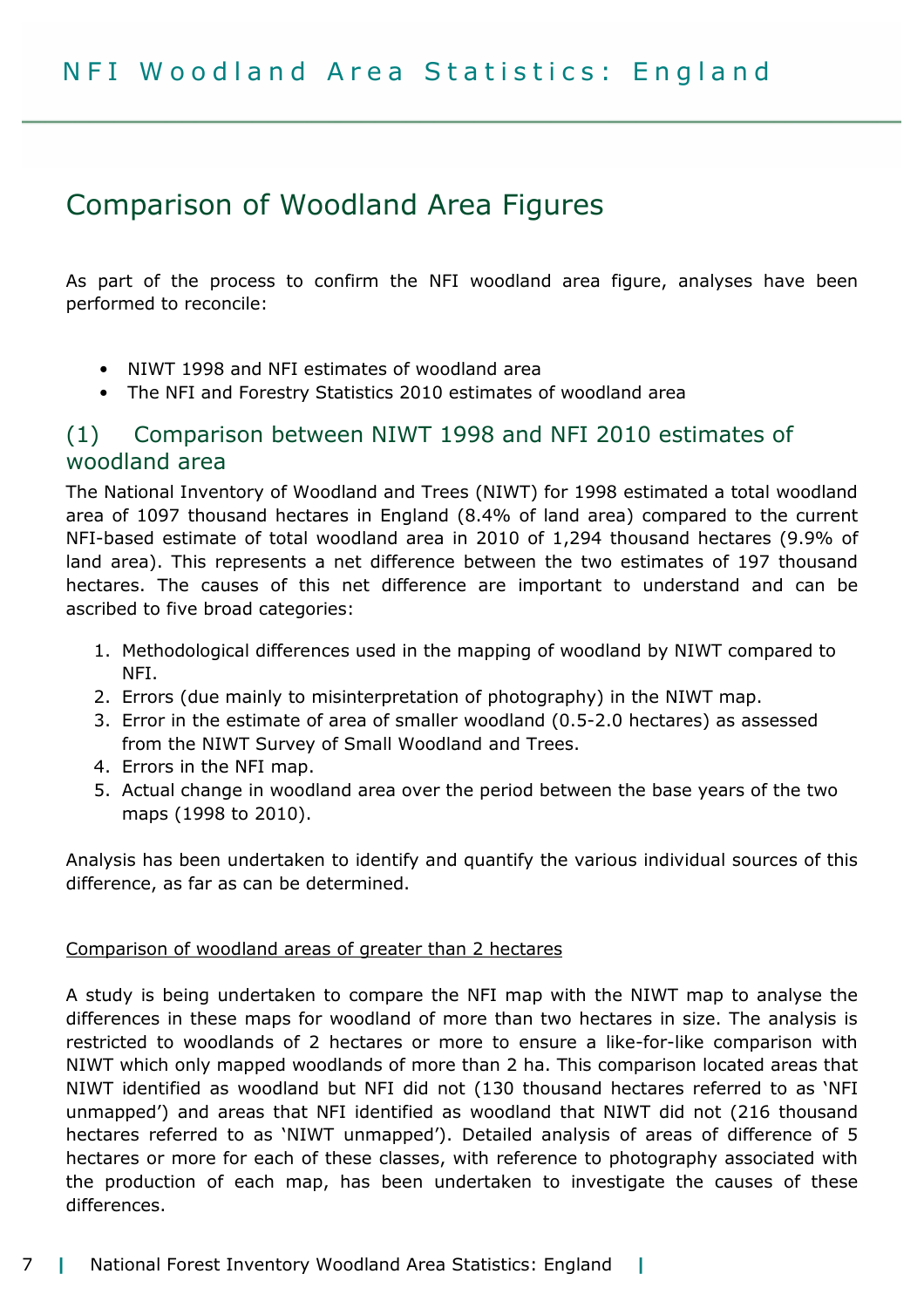Work to date has concluded that most of the differences are a result of the limitations in previous technology that led to NIWT under-reporting woodland area. Anomalies identified in this study as having been due to errors found in the NFI map have been rectified in the current map: the extent of these anomalies are shown in Table 1 above.

Further information on this work can be found in Appendix 2.

#### Comparison of woodland areas of 0.5 - 2 hectares

A comparison of estimates of woodland area for woodlands between 0.5 and 2 hectares has also been made. For NIWT, this estimate was derived from the reported results from the NIWT Survey of Small Woodland and Trees. For NFI, the estimate is obtained from the NFI map by summation of woodland areas falling into this size band.

The results show a very substantial difference between the two estimates; the estimate derived from the NIWT small woods survey is 50.8 thousand hectares, while the estimate derived from the NFI map is 202.1 thousand hectares. Preliminary investigations have been made on the cause of this difference, which has revealed a difference in scope as one contributory factor (the NIWT small woodland survey did not cover urban areas). Factors associated with the differences in definition of woodland by NIWT and NFI, and the possibility of an actual increase in small woodlands in England as a result of a process of natural colonisation of trees, may also be contributing to this difference.

However, it is not conceivable that such factors could explain the full magnitude of the difference in the estimates. Since the examination of areas of woodland of over 2 hectares on the NFI map described above has revealed no major errors in the mapping process, the estimate of the 0.5 to 2 hectare category of woodland from the NFI map has been accepted as broadly accurate. It is therefore concluded that the NIWT survey under-estimated the area of woodland in this size category.

## (2) Comparison between 2010 estimates

The previously published estimate of woodland area at 2010 was based on annual updating of areas from the NIWT map with annual grant-aided new planting data (for non-FC woodland) and data from administrative sources (the Forestry Commission subcompartment database (SCDB)) for FC woodland. The NFI estimate of 1,294 thousand hectares of woodland in England at 31 March 2010 is around 164 thousand hectares more than the estimate for 2010 that was included in Forestry Statistics 2010.

Analysis to date has identified the source of 130 thousand hectares of this difference, leaving 34 thousand hectares to be reconciled with further work. The main categories of differences identified to date were methodological (resulting in a net downward adjustment of the previous estimate of 16.5 thousand hectares) and corrections (providing upwards

#### 8 | National Forest Inventory Woodland Area Statistics: England |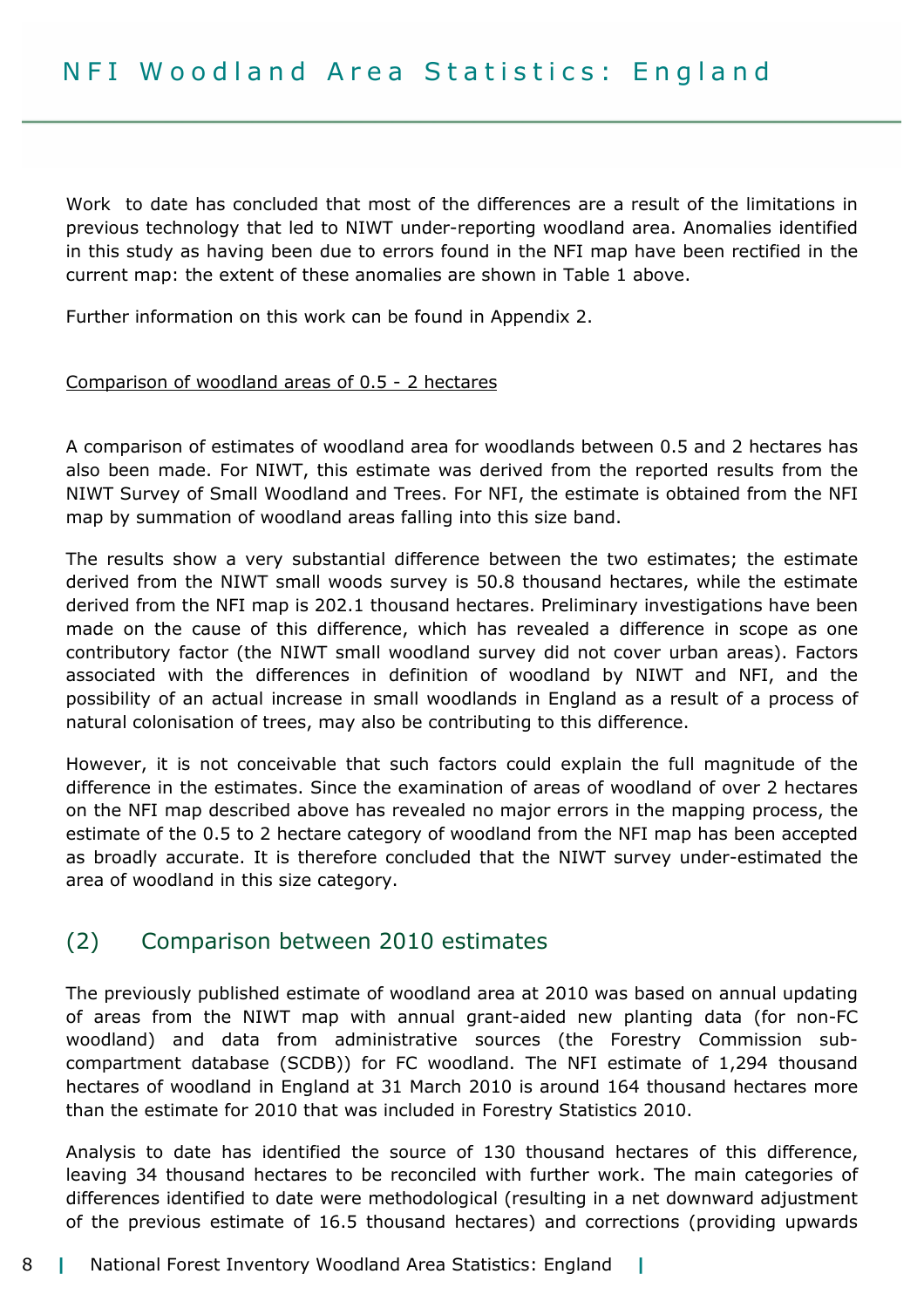adjustments of the previous estimate totalling 146.6 thousand hectares, with the dominant factor within this being the inclusion of the under-estimate of small woodlands area in the NIWT small woodlands survey within the previous estimate).

Further information on the comparison between these two estimates is given in Appendix 2.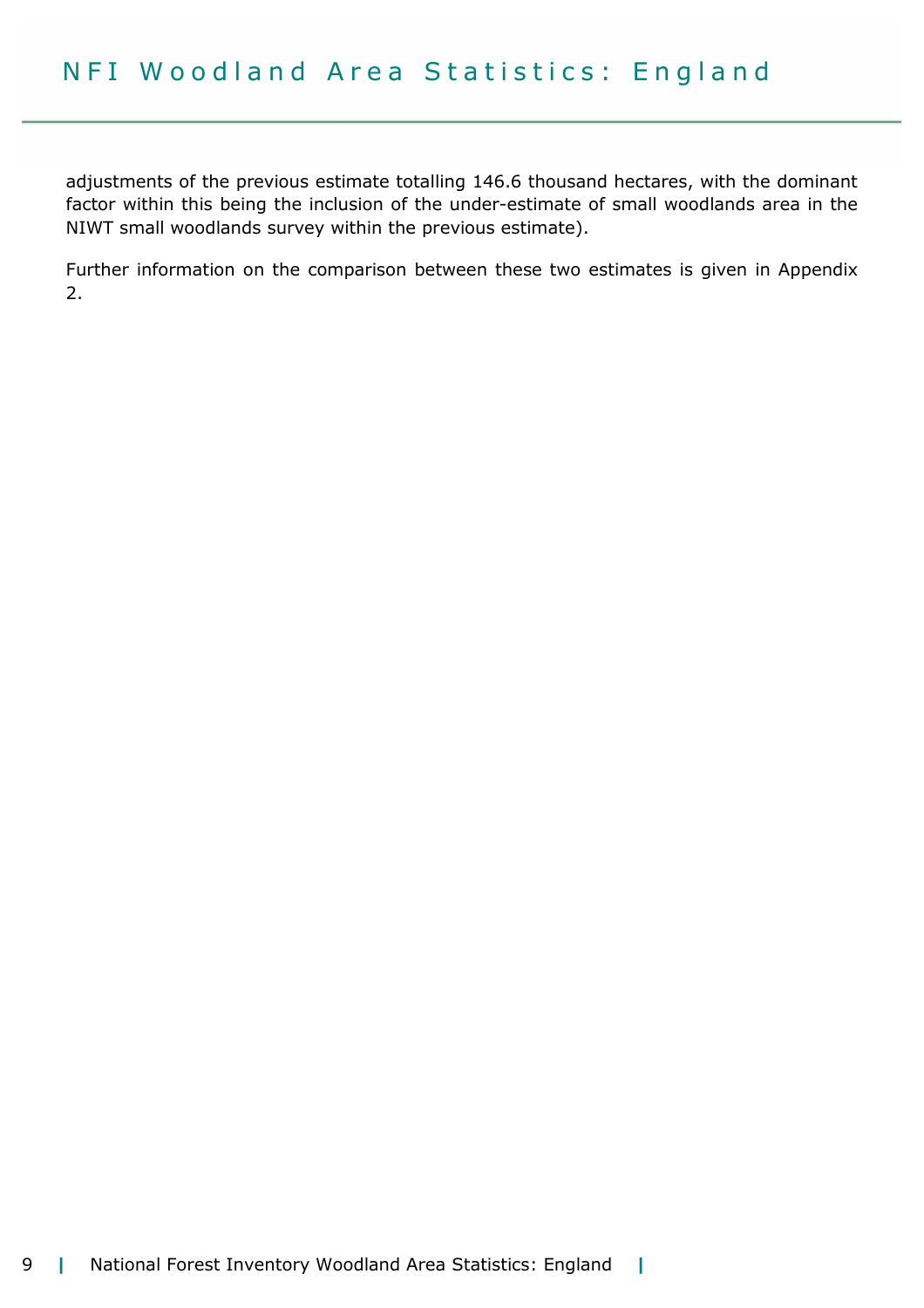# Appendix 1:

# Background and Definitions

## Area of woodland:

For the National Forest Inventory (NFI), woodland is defined as areas with a canopy cover of 20% or more (or the potential to achieve this), with a minimum area of 0.5 hectares and minimum width of 20 metres.

For the National Inventory of Woodland and Trees (NIWT), woodland is defined as areas with a canopy cover of 20% or more (or the potential to achieve this) and over 50 metres in width. The NIWT woodland map aimed to include all areas satisfying this definition and with a minimum area of 2.0 hectares or over. Woodland area from 0.1 hectares to 2.0 hectares was derived from the NIWT Survey of Small Woodland and Trees.

The National Forest Inventory woodland area statistics include areas of less than 0.5 hectares of open space within woodlands as part of the total woodland area, being considered as an integral part of the woodland ecosystem. Areas greater than 0.5 hectares of open space are excluded from the figures.

For the National Inventory of Woodland and Trees, woodland area statistics include areas of open space within woodlands of less than 1.0 hectares as part of the total woodland area. Areas greater than 1.0 hectares of open space are excluded from the figures.

Orchards and nurseries are not included in woodland area estimates in NFI.

Further information on the methodology used in the National Forest Inventory and in the National Inventory of Woodland and Trees is available at www.forestry.gov.uk/inventory.

In the previously published estimates of woodland area at March 2010 (Forestry Statistics 2010), the area of Forestry Commission (FC) woodland was derived from the FC's administrative systems, rather than NIWT data. They were based on land use codes in the Forestry Commission's sub-compartment database, identifying either whole mapped woodland sub-compartments or the percentage of each sub-compartment that is recorded as woodland. This resulted in the exclusion of all minor open space within woodlands and the immediate exclusion of areas cleared with the intention of conversion to other land uses (e.g. natural habitat restoration and wind farm areas).

The NFI sample square fieldwork programme will measure and report upon any changes in basal area, woodland stocking, species composition etc. that arise through habitat restoration work. This will give more information on change in woodland composition over time.

NFI woodland area figures for England are based on data obtained from the 2010 National Forest Inventory map and takes account of reported new planting. At present no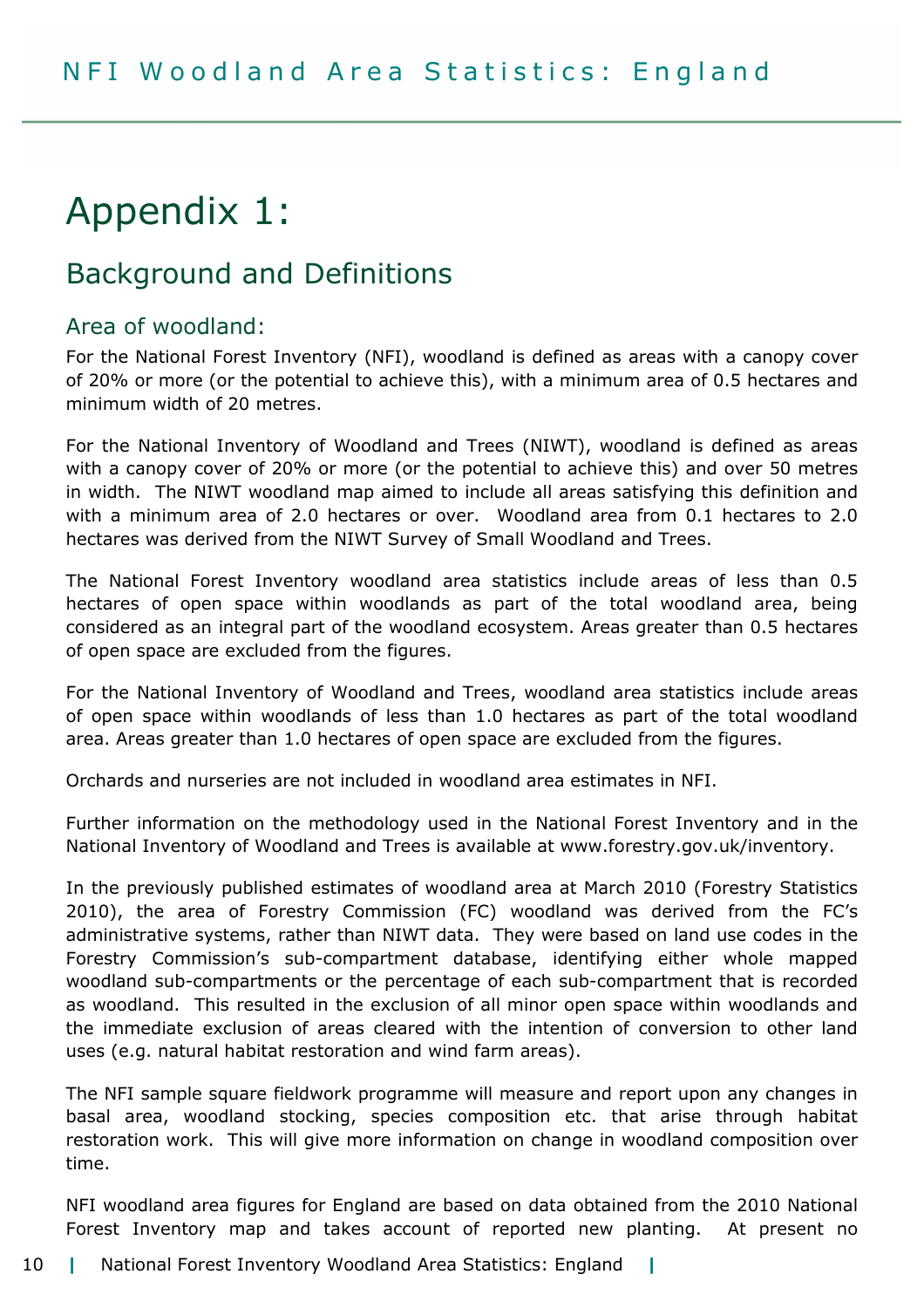downward adjustments have been made for land that has been grant aided to establish woodland, but which may have failed to achieve woodland cover. Any potential instances of such failed grant schemes are therefore presently included in the NFI woodland map as assumed woodland. Further work will be undertaken to identify and confirm any such areas and these will be removed from the total woodland area.

Within the 3 thousand hectares of additional woodland area added to the NFI map as a result of comparisons with the NIWT map to date (as shown in Table 1), 1,768 hectares appeared as high density woodland in the NIWT photography, but as low density woodland (less than 20% canopy cover) in the NFI photography. These areas have been added to the NFI map on the assumption that seed from the remaining trees will help to regenerate a new crop with the potential to achieve a minimum of 20% canopy cover.

Woodland as a % of land area was derived from the NFI 2010 estimate of woodland area in conjunction with the Office for National Statistics 2010 Standard Area Measurements (SAM) figures for land area, utilising the 'Land only measurements in hectares', which exclude inland water.

## New planting:

'New planting' can occur as a result of planting, seeding or the natural colonisation of new woodland trees. Planting and sowing will always be the outcome of human intervention, but natural colonisation can result from solely natural processes, or a combination of both natural and human processes. The figures included in Forestry Statistics 2010 and in this report are for all these types of woodland creation.

Information about Forestry Commission planting, seeding and colonisation comes from FC administrative systems.

Information about non-Forestry Commission planting, seeding and colonisation comes principally from grant schemes: the Woodland Grant Scheme (WGS) and English Woodland Grant Scheme (EWGS). For planting and seeding schemes the date of the first payment sets the year within which the planting is reported. Assumptions about planting, seeding and colonisation are checked at a later date against aerial photography when the trees are large enough to observe.

For natural colonisation/ regeneration, the areas included are recorded at the point at which the second instalment of grant aid has been paid during the year. This is because the second instalment is approved when woodland reaches a certain stage and density of growth, so this information corresponds approximately to the amount of new woodland created.

For non grant-aided planting, seeding and colonisation, areas are only included when the trees have become older and are visible in aerial photography, introducing a lag between establishment and identification. This process therefore only identifies non grant-aided new woodland areas which are composed of older natural colonisation at some time after their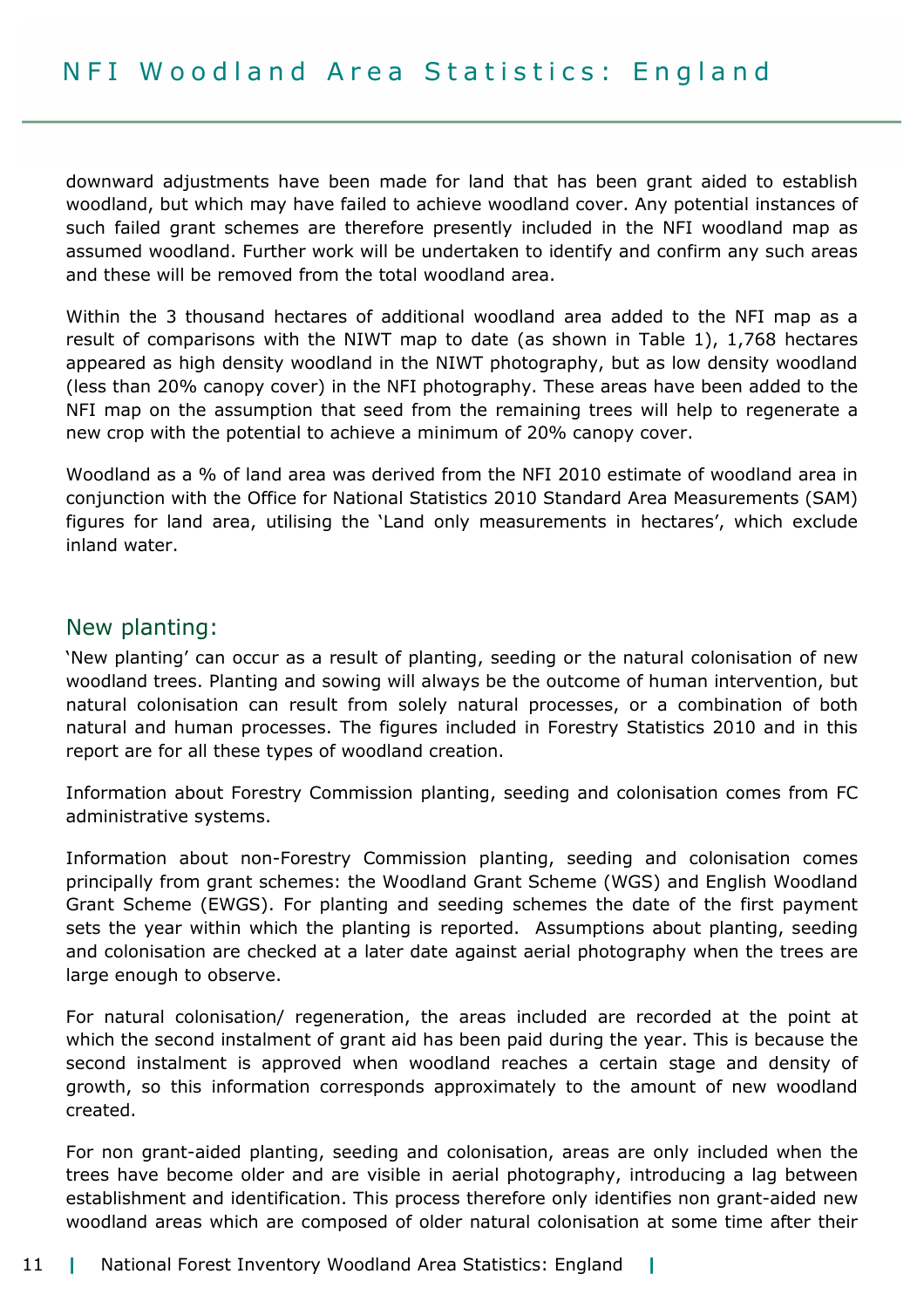initial establishment. This is a result of there being no spatial records to base assumptions upon.

The National Forest Inventory aerial photography interpretation has picked up a proportion of new woodland creation, but this initially under-records the amount of woodland created between 1997-98 and 2009-10, as the technology often fails to detect stands of trees younger than 5 to 10 years. Once trees are 10 to 15 years old they are normally large enough to be identified by remote sensing methods and will be included in the overall woodland area figures. Because of this factor, NFI, NIWT and annual estimates of woodland area have assumed that grant-aided new planting achieved canopy cover. NFI now has a category of 'assumed woodland' to cover such new woods. These woods will be monitored using remote sensing to confirm if they have achieved a canopy cover by their 10th year. If they have not, they will be removed from the woodland area.

#### Woodland loss:

If an area of woodland is clear felled, it is presumed that tree cover will be replaced. A period of 10 years is allowed for trees to be re-established before such an area is mapped as non woodland, unless an obvious and permanent land use change is detected. Areas of clearfell that have occurred over the last 10 years that show no definitive photographic evidence of land use change to non-woodland are included in the NFI woodland area and classified as transition woodlands. This is to allow for the usual period of time it takes for woodland to re-establish and for the difficulties associated with detecting young trees from aerial photography and satellite imagery. Where woodland is clear felled and converted to non-woodland land uses that are immediately identifiable by remote imagery, such as quarries or golf courses, these areas will be reported as woodland loss upon first detection.

The principal exception to the presumption of tree cover being replaced after felling is that of habitat restoration, where owners remove tree cover to establish non-woodland habitats and land uses. The NFI rule is that until such new non-forest land uses are well established, they are not declared as woodland loss. The same principle is used as when assessing the failure of new woodland establishment; a ten year period is allowed before a land use change to woodland is deleted. This procedure provides greater assurance that only areas of definite and permanent change are included in woodland loss statistics.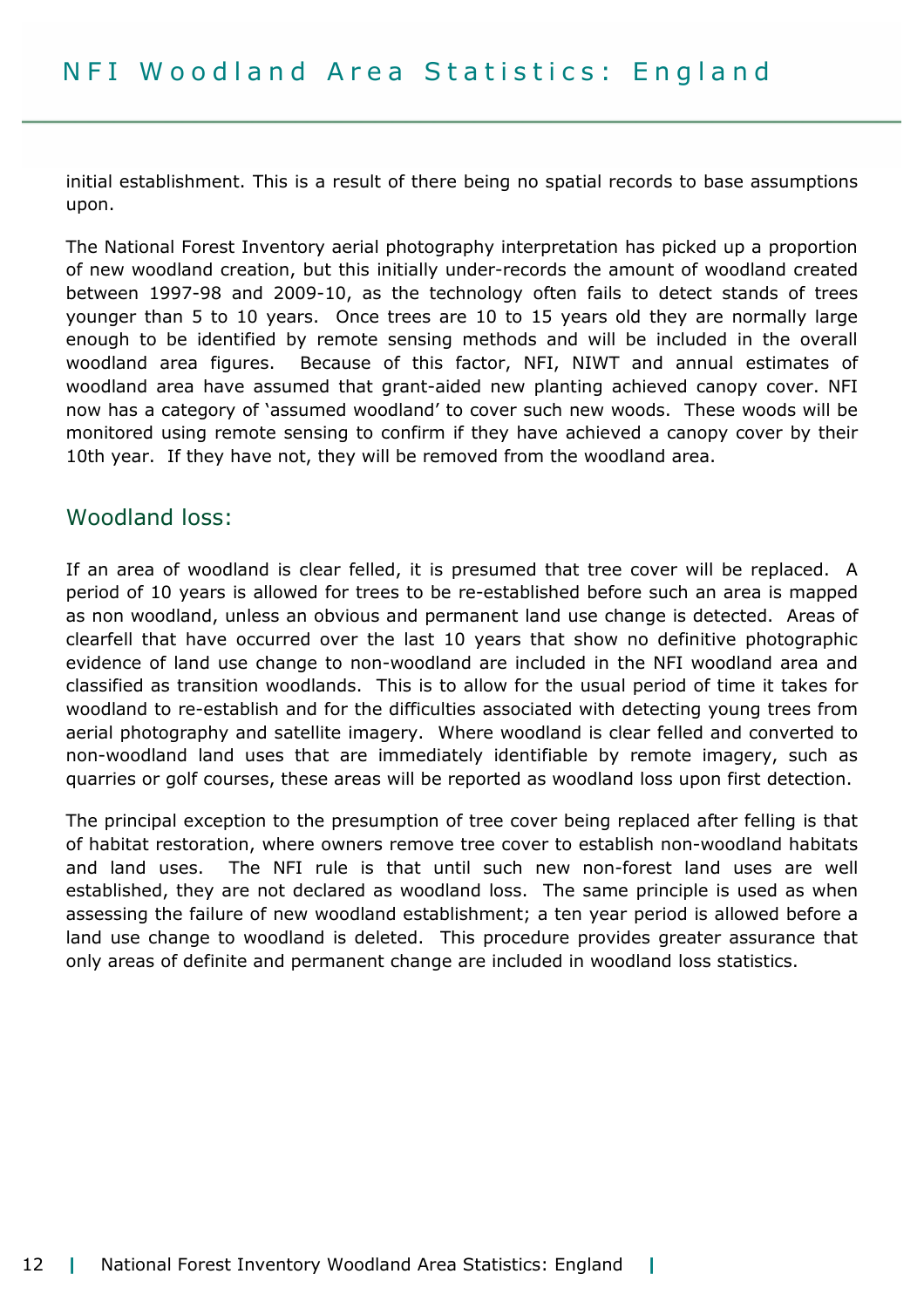# Appendix 2:

# Comparison of maps and woodland area estimates

# (1) Comparison of NIWT and NFI maps

The National Forestry Inventory team is undertaking a study, comparing the NFI map with the NIWT map to identify the principal causes of the difference between the two maps. A direct comparison of where NIWT found woodland and where NFI found woodland has been made. This located areas that NIWT identified as woodland but NFI did not (130 thousand hectares referred to as 'NFI unmapped') and areas that NFI identified as woodland but NIWT did not (216 thousand hectares referred to as 'NIWT unmapped'). Detailed analysis of each of these classes is being undertaken by examination of historic aerial photography, verifying which of the maps is correct, or if differences are real changes over time.

#### NFI unmapped

Of the 129.8 thousand hectares of 'NFI unmapped' areas, all area polygons of over 5 hectares have been assessed, totalling 15.2 thousand hectares. The remaining 114.6 thousand hectares of 'NFI unmapped' areas (differences of less than 5 hectares) have not yet been analysed. From the 15.2 thousand hectares that have been studied, 3.0 thousand hectares were assessed as valid woodland (mostly comprised of transition or low density woodlands at the time of the NFI photography) and have been added to the total NFI area. A further 1.7 thousand hectares were located in grant-aided areas which are included in the NFI map as 'assumed woodland', and 275 hectares have been identified as woodland loss as set out in Table 3 below.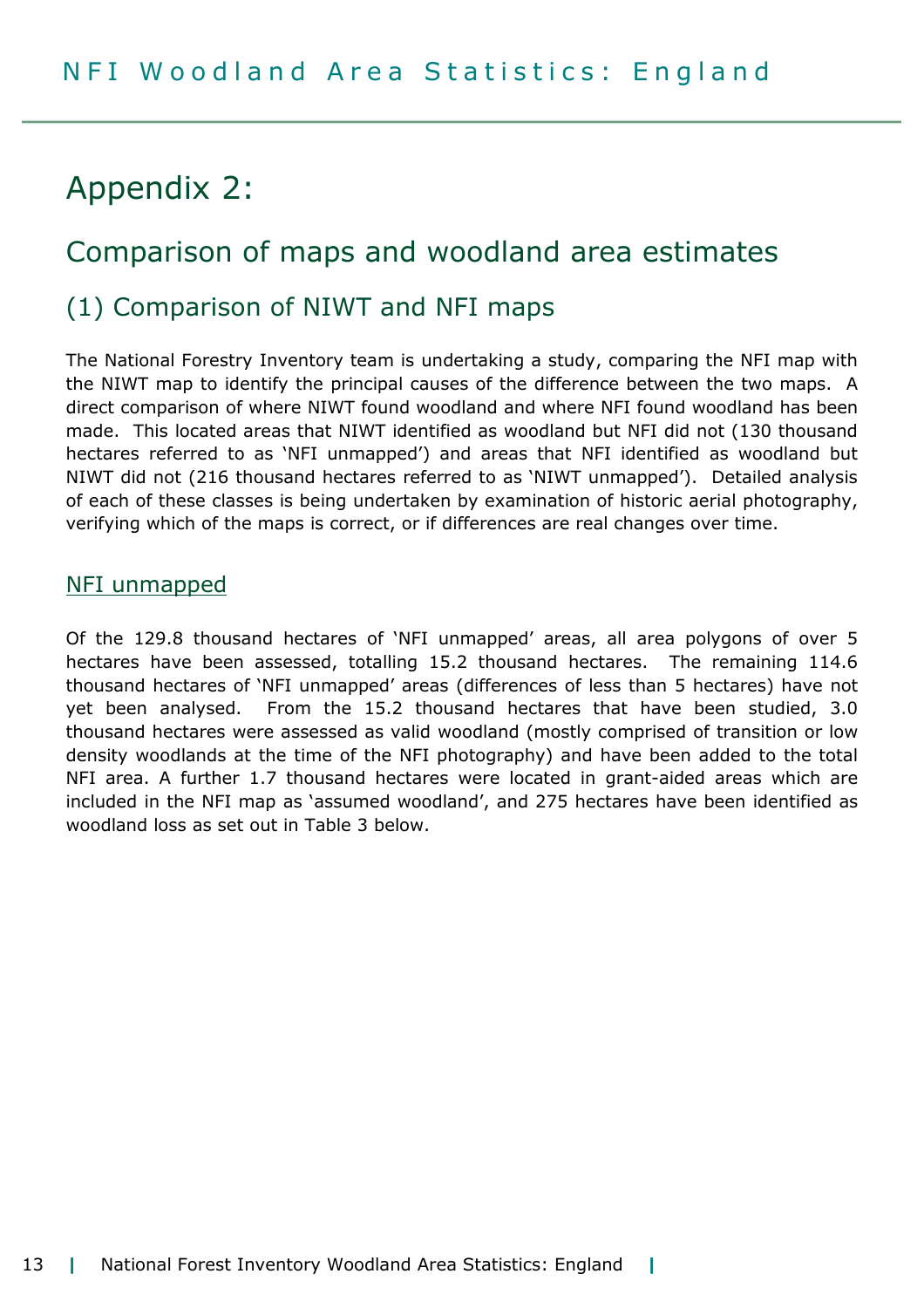## Table 3: Areas of permanent woodland loss observed in mapping differences between NFI and NIWT of greater than five hectares

|                          | hectares                |
|--------------------------|-------------------------|
| Land use change          | <b>Total identified</b> |
|                          | woodland loss           |
| Residential buildings    | 116                     |
| Quarries                 | 48                      |
| Golf courses             | 46                      |
| Open Water               | 20                      |
| Recreational buildings   | 20                      |
| Industrial buildings     | 12                      |
| Car parks                |                         |
| Wind farms               |                         |
| Agriculture              |                         |
| Other                    | 8                       |
| <b>All Woodland loss</b> | 275                     |

Source: National Forest Inventory map, National Inventory of Woodland and Trees map. Notes:

1. The areas of woodland loss reported in Table 3 only cover instances where a clear change in land use is evident. 2. Scaling up these areas to the total area of differences in the 'NFI unmapped' category would give an estimated total observable woodland loss for the relevant period of 2.3 thousand hectares. However, this would assume that smaller areas of difference have the same causal profile as the larger areas of difference so far examined. This assumption is very unlikely to be accurate and this statistic should therefore be regarded as unreliable as a realistic estimate. Further work will be undertaken to quantify the full amount of observable woodland loss in 2011/2012. 3. FC England has been operating an active policy of heathland restoration. These areas are not included in the

current woodland loss statistics quoted in this table due to the ten year rule which the NFI applies to such areas before confirming them as woodland loss. See background section on woodland loss for further details.

Areas of confirmed permanent woodland loss reported in Table 3 are based solely on comparative photographic interpretation. This approach differs in scope from estimates of woodland loss reported by other sources, if based on reported intent of woodland conversion, and therefore immediately include areas of woodlands felled for the purpose of habitat change to non-woodland. For this reason, the area of woodland loss in Table 3 should not be used as an indicator of gross deforestation.

Forestry Commission administrative records indicate that between 1999 and 2010 unconditional felling licences for clearfell (where there is no obligation to replant trees) were granted for an area of 6,565 hectares and indicative management intentions for FC woodland was to convert 3,980 hectares from woodland to open habitat between 2000 and 2010. Other restructuring may increase this area. NFI will, in the future, confirm whether woodland loss has occurred in these instances.

There will also be other causes of potential woodland loss that are unreported to date. These will be reflected in the NFI figures after a period of ten years with no woodland cover, or if evidence of permanent change is evident in the imagery before that time.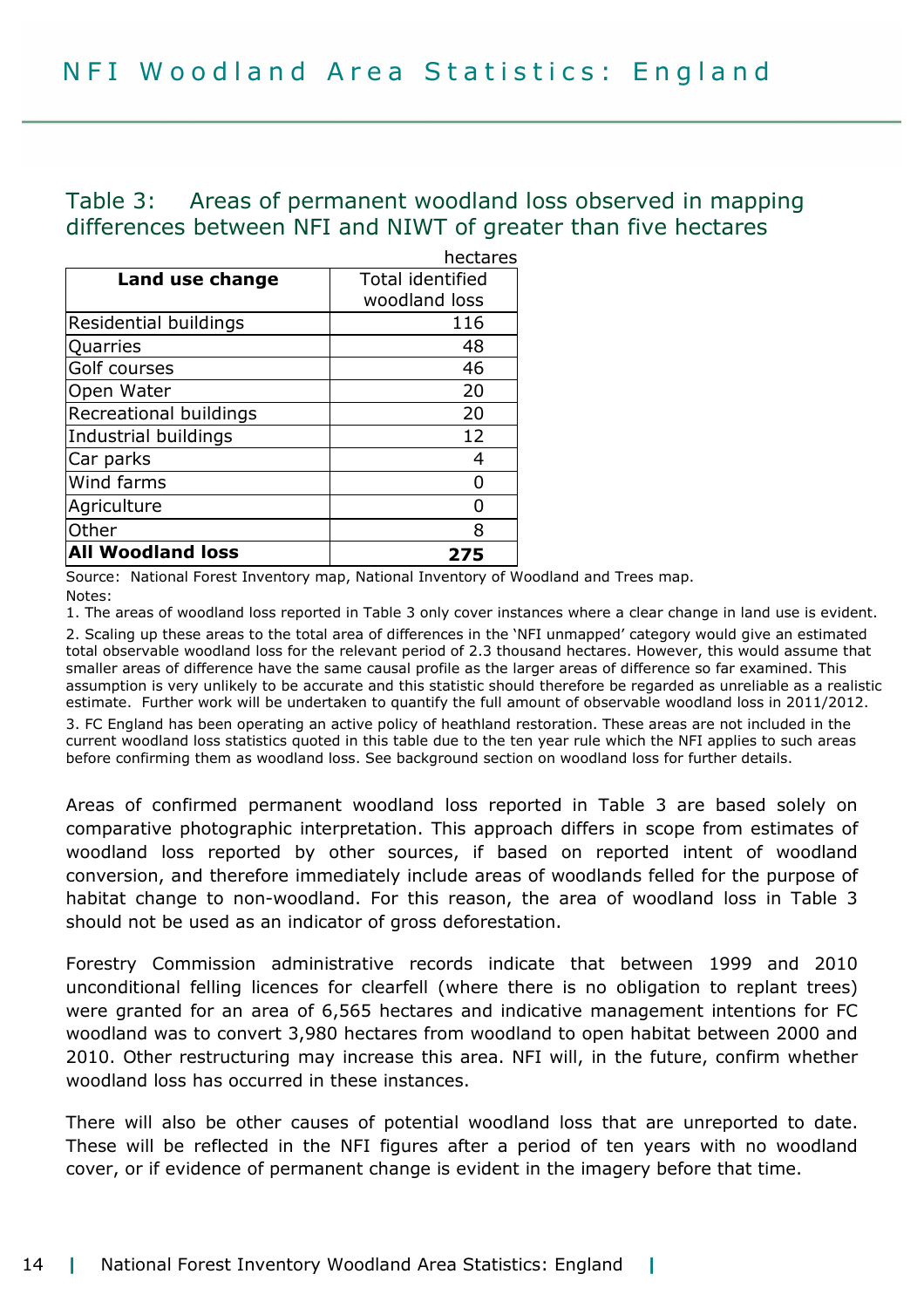Of the remainder, 5.5 thousand hectares were identified as areas where NIWT was incorrect and woodland had never existed, and 4.6 thousand hectares resulted from methodological differences between NIWT and NFI.

### NIWT unmapped

Of the 216.4 thousand hectares of 'NIWT unmapped' areas, around 10% of area polygons of over 5 hectares have been assessed, totalling 3.1 thousand hectares. The remaining 213.3 thousand hectares of 'NIWT unmapped' areas have not yet been analysed. From the 3.1 thousand hectares that have been studied to date, around 1.1 thousand hectares were assessed as existing woodland that should have been included in NIWT, 0.3 thousand hectares were assessed as non-woodland areas and have been removed from the NFI map, and around 1.5 thousand hectares were identified as new planting that occurred since NIWT. These estimates will be refined further in 2011/12.

# (2) Comparison between NIWT 1998 and NFI 2010 estimates of woodland area

The analysis undertaken to date has generated a number of revisions that could be applied to NIWT data to give revised area estimates under NFI definitions, processes and technologies. Adjustments for methodology changes and corrections give a revised estimate of 1212 thousand hectares for 1998 (table 4).

After accounting for woodland gain and loss between 1998 and 2010 (shown in Tables 2 and 3), there is a remaining discrepancy of 33.3 thousand hectares to reconcile within woodlands of over 2 hectares. This is the difference between the 1998 estimate from NIWT (updated to 2010, including a correction for under-estimation of the area of small woodlands from the NIWT small woods survey) and the 2010 estimate from NFI. Based on the analysis of these areas to date, it is likely that the remainder will be largely composed of woodlands missed by NIWT in 1998.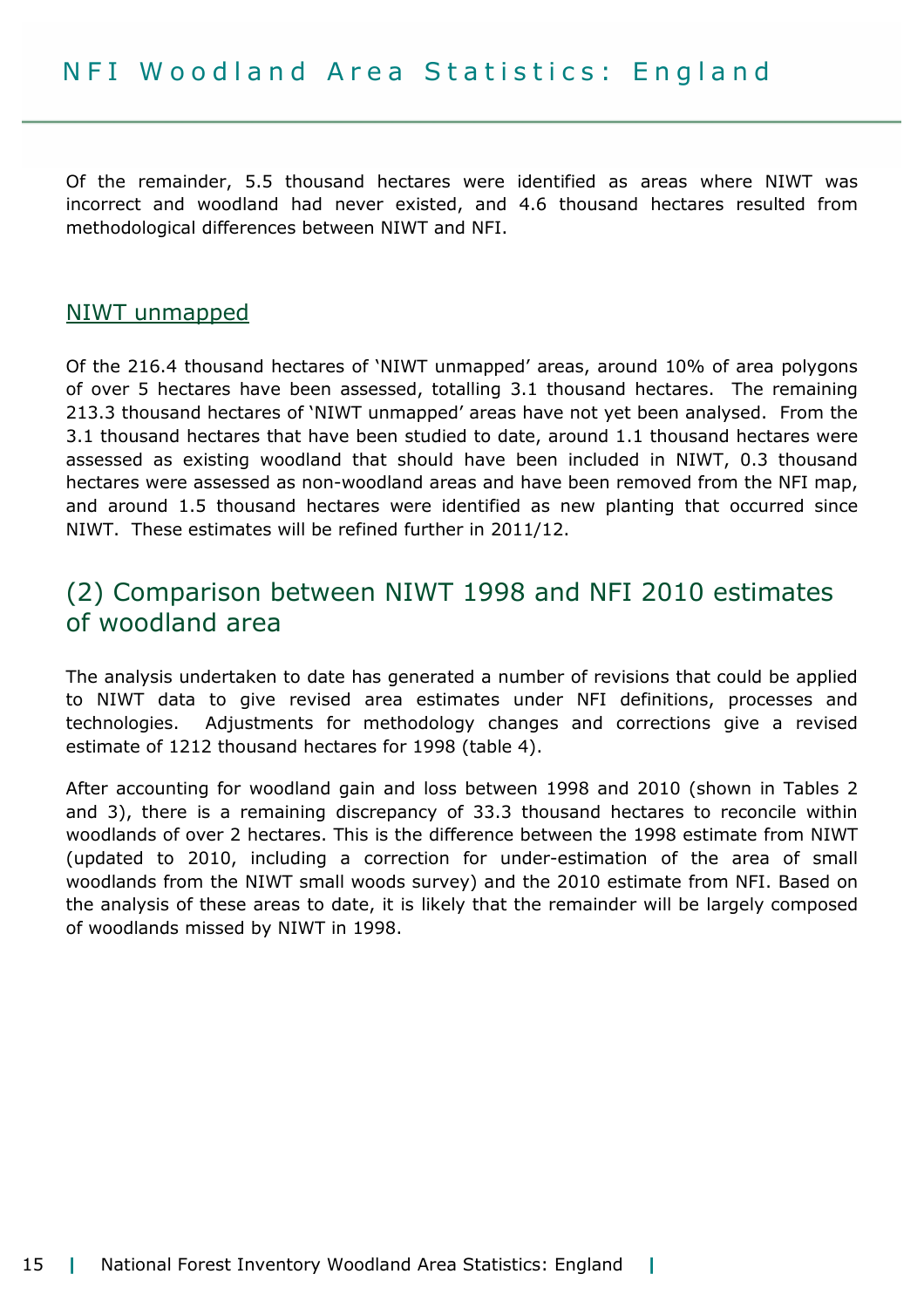## Table 4: Reconciliation of NIWT (1998-based) and NFI (2010-based) total woodland areas

|                                                                                | thousands of hectares |        |
|--------------------------------------------------------------------------------|-----------------------|--------|
| <b>NWT 1998 estimated area (as reported)</b>                                   |                       | 1096.9 |
| Methodology adjustments                                                        | $-31.9$               |        |
| Of which:                                                                      |                       |        |
| Subtract areas of small woods (0.1 to 0.5 hectares)                            | $-24.2$               |        |
| Subtract small areas of open space (0.5-1.0 hectares)                          | $-3.0$                |        |
| Adjustments due to other methodology differences                               | $-4.6$                |        |
| <b>NIWT 1998 under NFI conventions (uncorrected)</b>                           |                       | 1065.0 |
| Identified errors in NIWT map and small woodland survey                        | 146.9                 |        |
| Of which:                                                                      |                       |        |
| Confirmed non-woodland in 1998                                                 | $-5.5$                |        |
| Confirmed woodland in 1998 missed by NIWT                                      | 1.1                   |        |
| Under-estimate of woodland area of 0.5-2.0 hectares in NIWT small woods survey | 151.3                 |        |
| NWT 1998 woodland area (under NFI definitions and corrections)                 |                       | 1211.9 |
| Identified changes in woodland area 1998-2010                                  | 48.6                  |        |
| Of which:                                                                      |                       |        |
| New planting 1998-99 to 2009-10                                                | 52.4                  |        |
| Adjusted by planted areas of less than 0.5 hectares                            | $-3.5$                |        |
| Confirmed woodland loss                                                        | $-0.3$                |        |
| Corrected NIWT 1998 woodland area updated to 2010                              |                       | 1260.5 |
| NFI estimated woodland area 2010                                               |                       | 1293.8 |
| Unreconciled difference                                                        |                       | 33.3   |

Sources: National Inventory of Woodland and Trees, National Forest Inventory map. Note:

1. Reconciliation to date is based upon a comparison of areas of differences between the NIWT and NFI maps of greater than 5 hectares.

2. The correction for the under-estimation of woodland area of 0.5 to 2.0 hectares from the NIWT small woods survey is the full difference between this estimate and that derived from the NFI map. It therefore assumes no change in the underlying area of this category of woodland between the base years for NIWT and NFI (1998 and 2010).

3. Further work on the differences between NFI and NIWT will be undertaken to reduce the unreconciled difference.

# (3) Comparison between 2010 estimates

The above comparison of woodland areas identified by NIWT and NFI accounts for some of the difference of 164 thousand hectares between the previous Forestry Commission estimate of woodland area at March 2010 of 1,130 thousand hectares and that of the current estimate of 1,294 thousand hectares, based on the NFI map.

The previously published estimate of woodland area at 2010 was based on annual updating of areas from the NIWT map with annual grant-aided new planting data and estimates of new planting without grant aid (for non-FC woodland) and data from administrative sources (the Forestry Commission sub-compartment database (SCDB)) for FC woodland. A summary of the various adjustments and updating applied to the NIWT 1998 woodland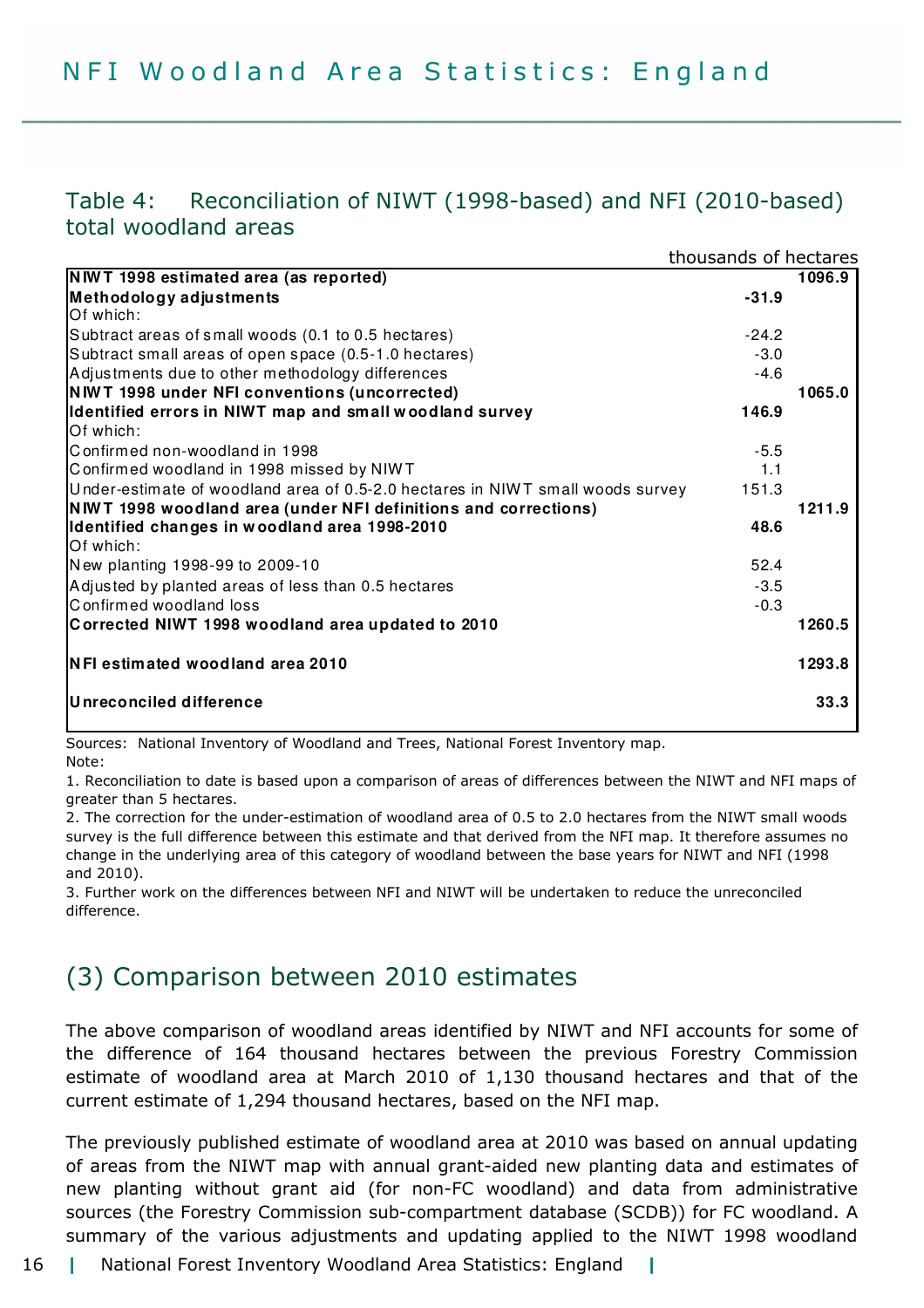area estimate to obtain the previous FC estimate of total woodland, as published in 'Forestry Statistics 2010', is given in Table 5.

## Table 5: Derivation of previous Forestry Commission estimate of total woodland area in 2010 from the NIWT 1998 estimate

|                                                                          | thousands of hectares |        |
|--------------------------------------------------------------------------|-----------------------|--------|
| NIWT 1998 estimated area                                                 |                       | 1096.9 |
| Adjustments and updating of FC woodland area<br>Of which:                | $-16.6$               |        |
| Discrepancy between NIWT FC area and SCDB area for 1998                  | $-3.9$                |        |
| FC new woodland 1998-2010                                                | 2.3                   |        |
| Adjustments due to land use changes and to integral open areas 1998-2010 | $-15.0$               |        |
| Changes to non-FC woodland 1998-2010<br>Of which:                        | 50.2                  |        |
| Grant schemes 1998-2010                                                  | 44.6                  |        |
| Non-FC non-grant scheme new planting 1998-2010                           | 5.6                   |        |
| Assumed non-FC woodland loss 1998-2010                                   | 0.0                   |        |
| Net changes and adjustments for all woodland                             | 33.6                  |        |
| Reported total woodland area in Forestry Statistics 2010                 |                       | 1130.0 |
|                                                                          |                       |        |

Notes:

1. Transfers of ownership between FC and non-FC woodland via the FC acquisitions and disposals programme between 1998 and 2010 are not shown in this table since they have no effect on total woodland area.

2. The adjustments due to land use changes and to integral open areas between 1998 and 2010 include updating of the sub-compartment database for land use transitions before 1998, corrections for integral open space of less than 1 ha and for declared land use change including open habitat restoration.

The main adjustments made to the NIWT 1998 total woodland area to obtain the previously estimated woodland area for 2010 are a decrease of 15.0 thousand hectares resulting from adjustments made within the FC sub-compartment database, and an increase of 44.6 thousand hectares in non-FC woodland to account for an assumed increase in woodland in this sector as a result of new planting under woodland grant schemes. Note that, under the methodology used in the current NFI-based estimate of woodland area, some of the decrease of 15.0 thousand hectares to FC woodland between 1998 and 2010 will not be accounted for because woodland areas converted to other use (such as for habitat restoration) are not registered as a change of land use until 10 years after felling.

Table 4 and Table 5 provide a 'road map' towards an explanation of the difference of 164 thousand hectares between the current and previous estimates of total woodland area for 2010, via an analysis of each estimate in relation to NIWT 1998 estimated woodland area. After eliminating factors that appear in both tables and are therefore neutral with respect to the comparison of the previous and current estimates (grant schemes and non-grant scheme new non-FC woodland, and FC new woodland between 1998 and 2010), Table 6 shows the various sources of difference in the two estimates and their magnitude. (There may be some interaction between the various items listed in this table, but such interactions are considered to be negligible.)

#### 17 | National Forest Inventory Woodland Area Statistics: England |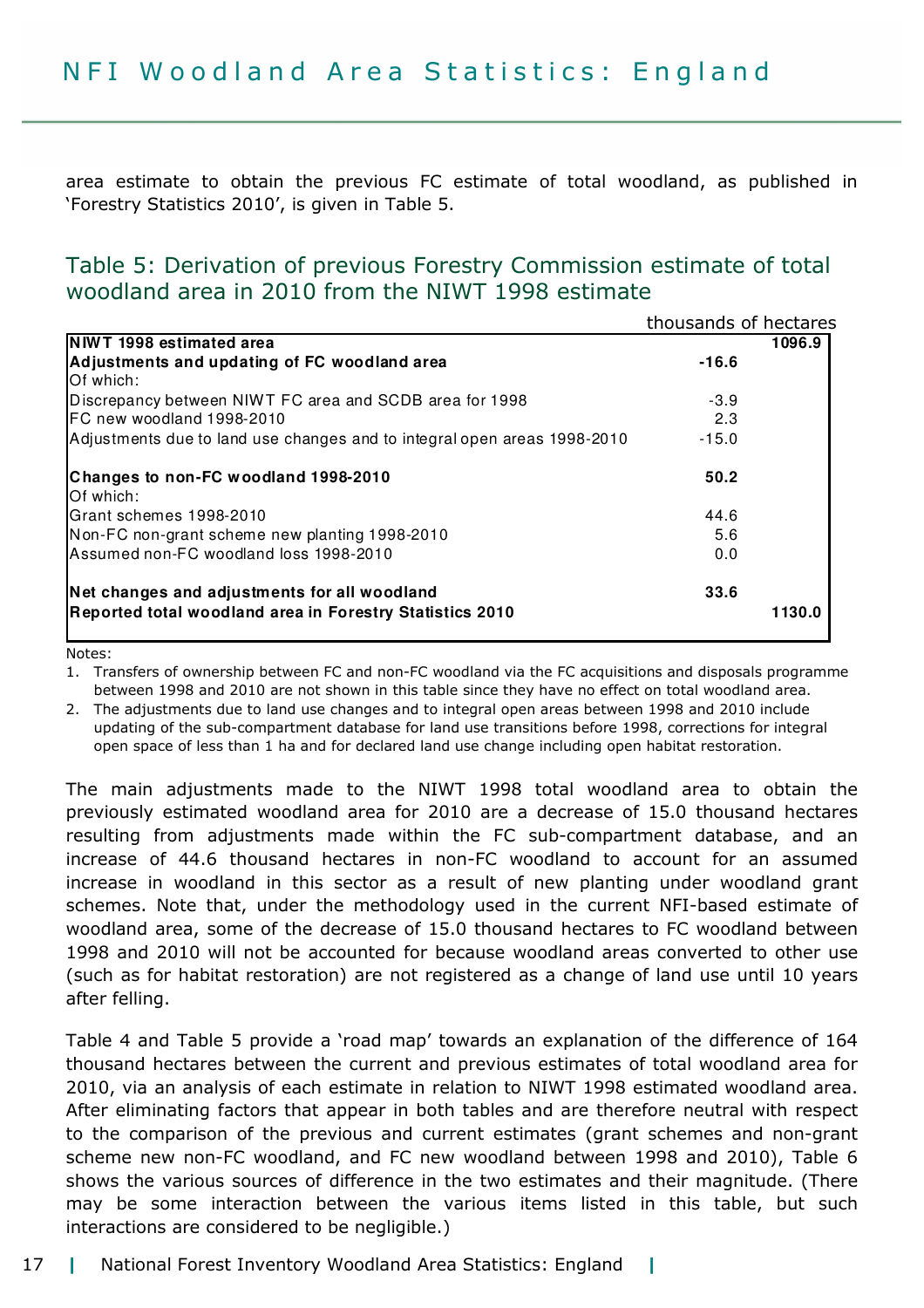## Table 6: Relationship between previous and current FC estimates of total woodland area for 2010

|                                                                                | thousands of hectares |        |
|--------------------------------------------------------------------------------|-----------------------|--------|
| Previous estimate of total woodland area in 2010                               |                       | 1130.0 |
| Methodology adjustments                                                        | $-16.5$               |        |
| Of which:                                                                      |                       |        |
| Discrepancy between NIWT FC area and SCDB area for 1998                        | 3.9                   |        |
| FC treatment of internal open space and felling for habitat change 1998-2010   | 15.0                  |        |
| Area of NIWT small woods (0.1 to 0.5 hectares)                                 | $-24.2$               |        |
| Small areas of open space (0.5-1.0 hectares)                                   | $-3.0$                |        |
| Adjustments due to other methodology differences                               | $-4.6$                |        |
| Adjustment for new planted areas of less than 0.5 hectares                     | $-3.5$                |        |
| <b>Corrections</b>                                                             | 146.6                 |        |
| Of which:                                                                      |                       |        |
| NIWT 1998 non-woodland                                                         | $-5.5$                |        |
| NIWT 1998 missed woodland                                                      | 1.1                   |        |
| Under-estimate of woodland area of 0.5-2.0 hectares in NIWT small woods survey | 151.3                 |        |
| Confirmed woodland loss                                                        | $-0.3$                |        |
| Total adjustments and corrections                                              | 130.1                 |        |
| Previous estimate after identified adjustments and corrections                 |                       | 1260.1 |
| Yet to be reconciled                                                           | 33.7                  |        |
| <b>Reported NFI 2010</b>                                                       |                       | 1293.8 |

Note:

Further work on the differences between NFI and NIWT will be undertaken to reduce the unreconciled difference.

Methodology adjustments and corrections so far identified to the NIWT 1998 woodland area are currently estimated to account for 130 thousand hectares of the difference between the two estimates of woodland area in 2010. Remaining differences totalling 34 thousand hectares are attributed to, as yet, un-reconciled differences between the NIWT 1998 woodland map and the new NFI 2010 woodland map. Further work on the examination of areas of difference between these two maps is ongoing, and will result in future adjustments to both NIWT and NFI confirmed woodland areas.